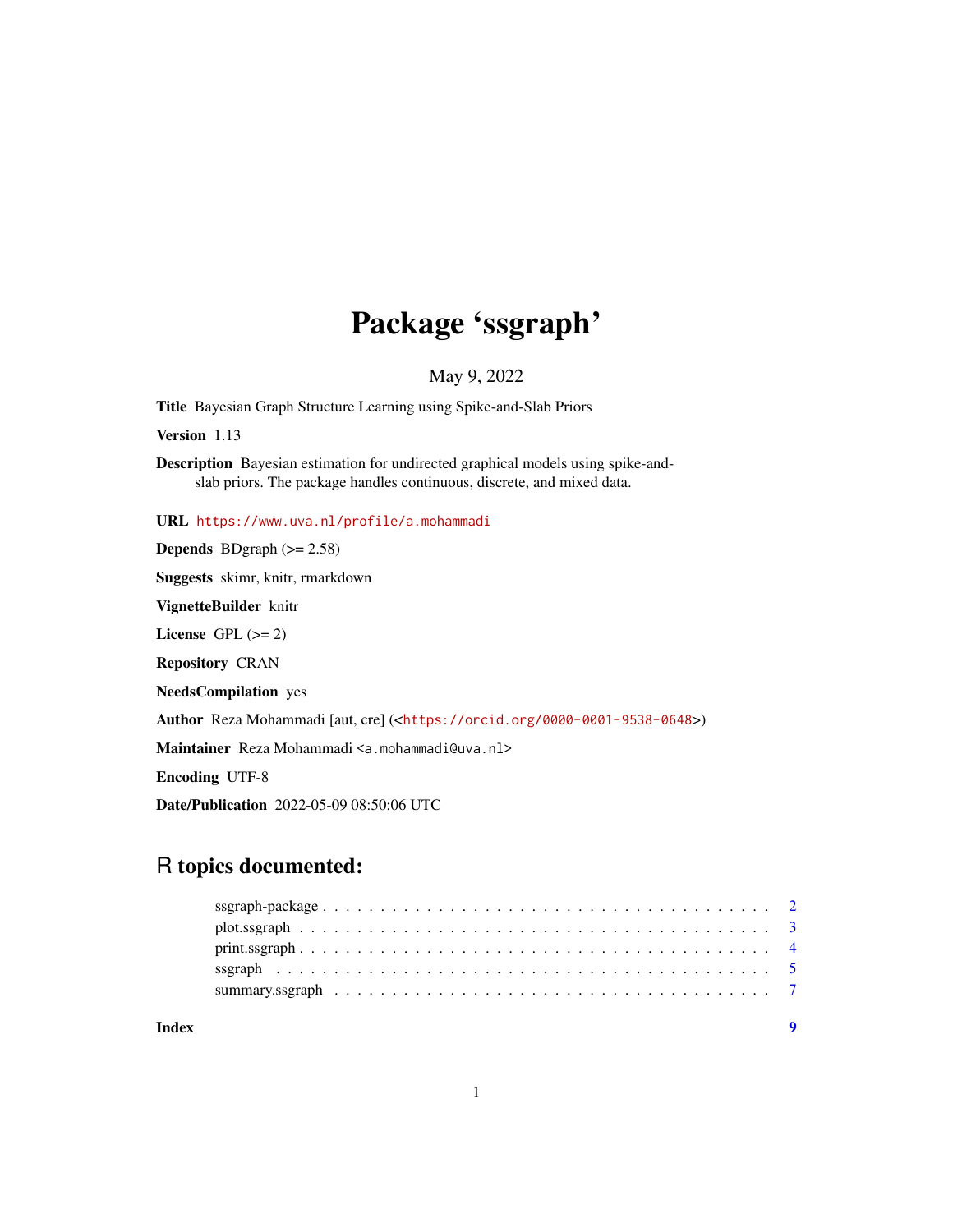#### Description

The R package ssgraph is for Bayesian estimation of graphical models by using spike-and-slab priors. The package is implemented the recent improvements in the Bayesian graphical models' literature, including Wang (2015). To speed up the computations, the computationally intensive tasks of the package are implemented in C++ in parallel using OpenMP.

#### How to cite this package

To cite ssgraph in publications use:

```
Mohammadi R. (2020). ssgraph: Bayesian Graphical Estimation using
Spike-and-Slab Priors, R package version 1.11,
https://cran.r-project.org/package=ssgraph
```
## Author(s)

Reza Mohammadi <a.mohammadi@uva.nl>

#### References

Wang, H. (2015). Scaling it up: Stochastic search structure learning in graphical models, *Bayesian Analysis*, 10(2):351-377

George, E. I. and McCulloch, R. E. (1993). Variable selection via Gibbs sampling. *Journal of the American Statistical Association*, 88(423):881-889

Griffin, J. E. and Brown, P. J. (2010) Inference with normal-gamma prior distributions in regression problems. *Bayesian Analysis*, 5(1):171-188

Mohammadi, A. et al (2017). Bayesian modelling of Dupuytren disease by using Gaussian copula graphical models, *Journal of the Royal Statistical Society: Series C*, 66(3):629-645

Mohammadi, R. and Wit, E. C. (2019). **BDgraph**: An R Package for Bayesian Structure Learning in Graphical Models, *Journal of Statistical Software*, 89(3):1-30

Mohammadi, A. and Wit, E. C. (2015). Bayesian Structure Learning in Sparse Gaussian Graphical Models, *Bayesian Analysis*, 10(1):109-138

## Examples

```
## Not run:
```
library( ssgraph )

# Generating multivariate normal data from a 'random' graph data.sim  $\leq$  bdgraph.sim(  $n = 100$ ,  $p = 8$ , size = 10, vis = TRUE )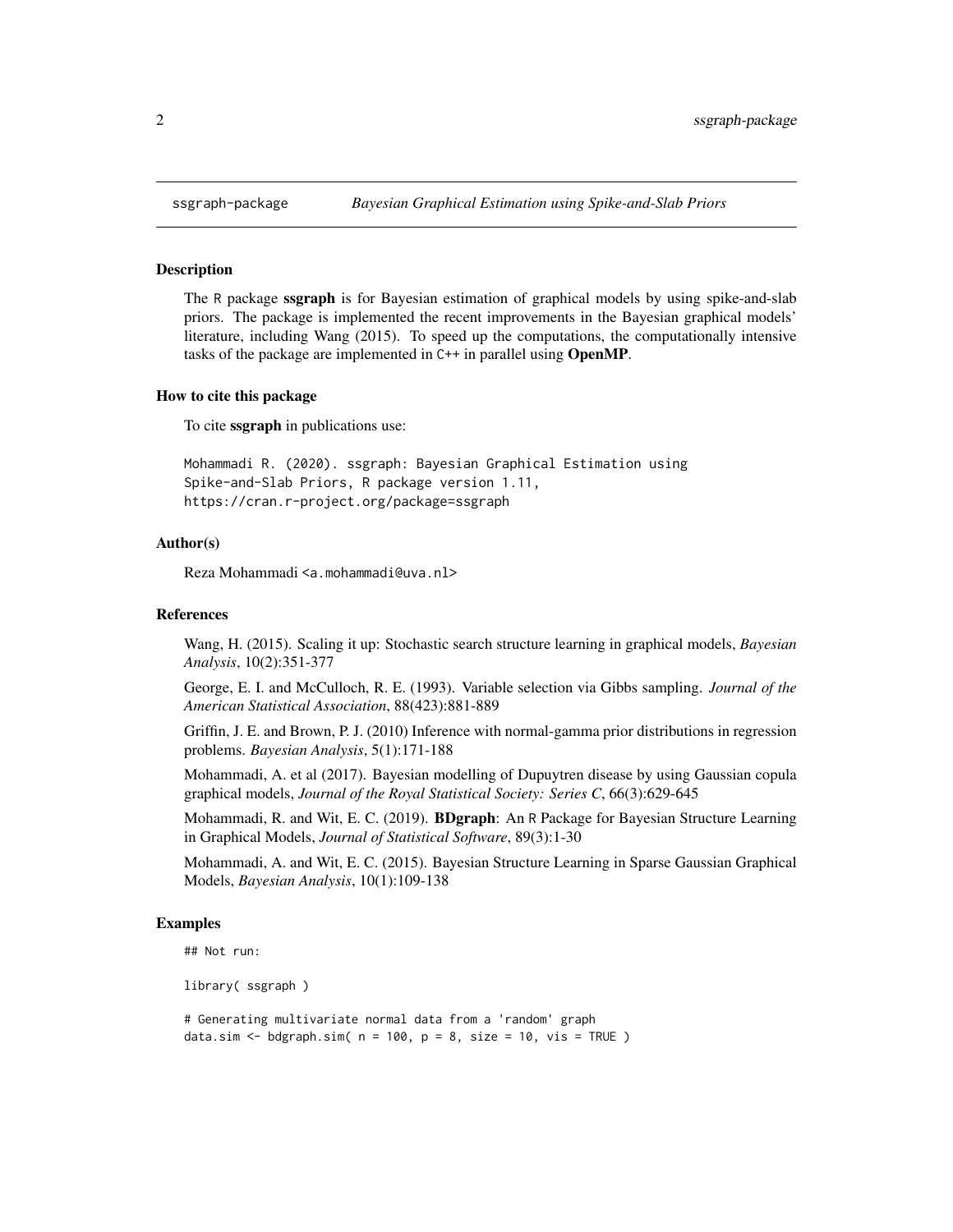## <span id="page-2-0"></span>plot.ssgraph 3

```
# Running algorithm based on GGMs
ssgraph.obj <- ssgraph( data = data.sim, iter = 5000, save = TRUE )
summary( ssgraph.obj )
# To compare the result with true graph
compare( data.sim, ssgraph.obj, main = c( "Target", "ssgraph" ), vis = TRUE )
## End(Not run)
```
## plot.ssgraph *Plot function for* S3 *class* "ssgraph"

## Description

Visualizes structure of the selected graphs which could be a graph with links for which their estimated posterior probabilities are greater than 0.5 or graph with the highest posterior probability.

#### Usage

## S3 method for class 'ssgraph'  $plot(x, cut = 0.5, ...)$ 

#### Arguments

|          | An object of S3 class "ssgraph", from function ssgraph.                                                                                   |
|----------|-------------------------------------------------------------------------------------------------------------------------------------------|
| cut      | Threshold for including the links in the selected graph based on the estimated<br>posterior probabilities of the links; See the examples. |
| $\cdots$ | System reserved (no specific usage).                                                                                                      |

## Author(s)

Reza Mohammadi <a.mohammadi@uva.nl>

#### References

Mohammadi, R. and Wit, E. C. (2019). BDgraph: An R Package for Bayesian Structure Learning in Graphical Models, *Journal of Statistical Software*, 89(3):1-30

Mohammadi, A. and Wit, E. C. (2015). Bayesian Structure Learning in Sparse Gaussian Graphical Models, *Bayesian Analysis*, 10(1):109-138

Mohammadi, A. et al (2017). Bayesian modelling of Dupuytren disease by using Gaussian copula graphical models, *Journal of the Royal Statistical Society: Series C*, 66(3):629-645

## See Also

[ssgraph](#page-4-1)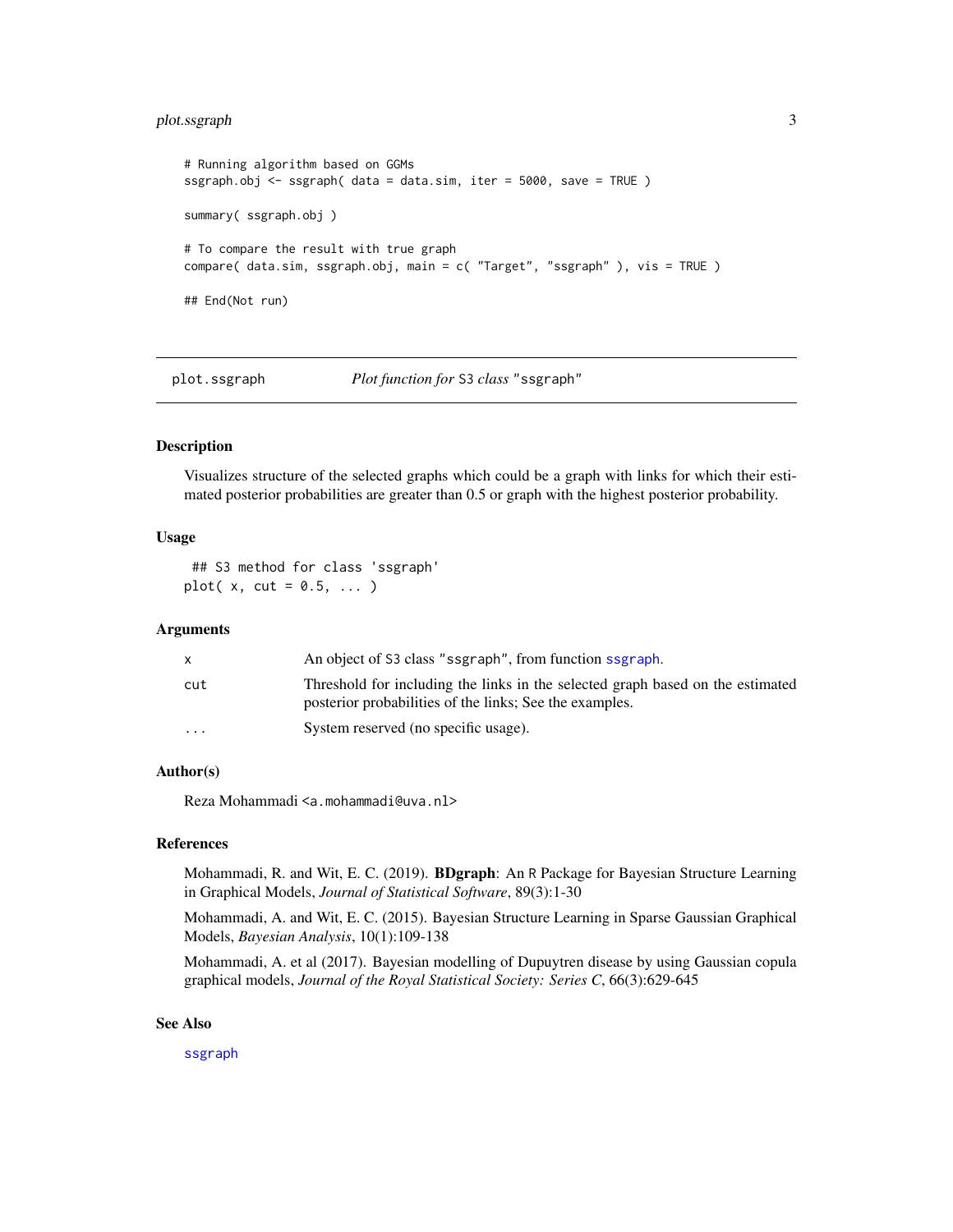#### Examples

```
## Not run:
# Generating multivariate normal data from a 'scale-free' graph
data.sim \leq bdgraph.sim( n = 60, p = 7, graph = "scale-free", vis = TRUE )
ssgraph.obj <- ssgraph( data = data.sim )
plot( ssgraph.obj )
plot(ssgraph.obj, cut = 0.3)
## End(Not run)
```
print.ssgraph *Print function for* S3 *class* "ssgraph"

#### Description

Prints the information about the selected graph which could be a graph with links for which their estimated posterior probabilities are greater than 0.5 or graph with the highest posterior probability. It provides adjacency matrix, size and posterior probability of the selected graph.

#### Usage

## S3 method for class 'ssgraph' print( x, ... )

## **Arguments**

|   | An object of S3 class "ssgraph", from function ssgraph. |
|---|---------------------------------------------------------|
| . | System reserved (no specific usage).                    |

## Author(s)

Reza Mohammadi <a.mohammadi@uva.nl>

#### References

Mohammadi, R. and Wit, E. C. (2019). BDgraph: An R Package for Bayesian Structure Learning in Graphical Models, *Journal of Statistical Software*, 89(3):1-30

Mohammadi, A. and Wit, E. C. (2015). Bayesian Structure Learning in Sparse Gaussian Graphical Models, *Bayesian Analysis*, 10(1):109-138

Mohammadi, A. et al (2017). Bayesian modelling of Dupuytren disease by using Gaussian copula graphical models, *Journal of the Royal Statistical Society: Series C*, 66(3):629-645

## See Also

[ssgraph](#page-4-1)

<span id="page-3-0"></span>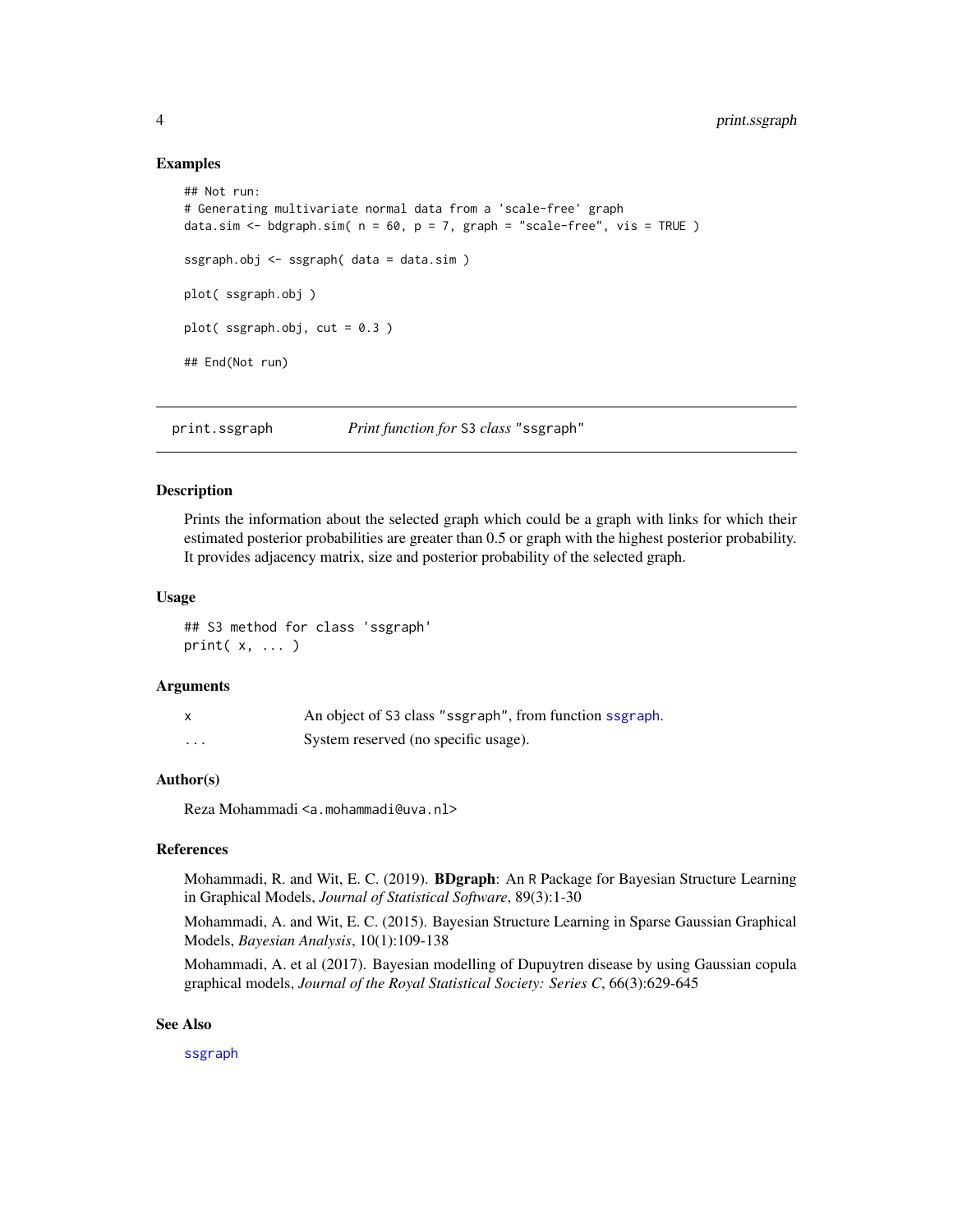#### <span id="page-4-0"></span>ssgraph 5 and 5 and 5 and 5 and 5 and 5 and 5 and 5 and 5 and 5 and 5 and 5 and 5 and 5 and 5 and 5 and 5 and 5

## Examples

```
## Not run:
# Generating multivariate normal data from a 'random' graph
data.sim \leq bdgraph.sim( n = 50, p = 6, size = 7, vis = TRUE )
ssgraph.obj <- ssgraph( data = data.sim )
print( ssgraph.obj )
## End(Not run)
```
<span id="page-4-1"></span>ssgraph *Algorithm for graphical models using spike-and-slab priors*

## Description

This function has a sampling algorithm for Bayesian model determination in undirected graphical models, based on spike-and-slab priors.

### Usage

```
ssgraph( data, n = NULL, method = "ggm", not.cont = NULL,
        iter = 5000, burnin = iter / 2, var1 = 4e-04,
        var2 = 1, lambda = 1, g.prior = 0.5, g.start = "full",
        sig.start = NULL, save = FALSE, print = 1000, cores = NULL )
```
## Arguments

| data     | There are two options: (1) an $(n \times p)$ matrix or a data. frame corresponding<br>to the data, (2) an $(p \times p)$ covariance matrix as $S = X'X$ which X is the data<br>matrix ( <i>n</i> is the sample size and <i>p</i> is the number of variables). It also could be an<br>object of class "sim", from the bdgraph. sim function of R package BDgraph.<br>The input matrix is automatically identified by checking the symmetry. |
|----------|--------------------------------------------------------------------------------------------------------------------------------------------------------------------------------------------------------------------------------------------------------------------------------------------------------------------------------------------------------------------------------------------------------------------------------------------|
| n        | The number of observations. It is needed if the "data" is a covariance matrix.                                                                                                                                                                                                                                                                                                                                                             |
| method   | A character with two options "ggm" (default) and "gcgm". Option "ggm" is for<br>Gaussian graphical models based on Gaussianity assumption. Option "gcgm" is<br>for Gaussian copula graphical models for the data that not follow Gaussianity<br>assumption (e.g. continuous non-Gaussian, discrete, or mixed dataset).                                                                                                                     |
| not.cont | For the case method = " $\gamma$ gcgm", a vector with binary values in which 1 indicates<br>not continuous variables.                                                                                                                                                                                                                                                                                                                      |
| iter     | The number of iteration for the sampling algorithm.                                                                                                                                                                                                                                                                                                                                                                                        |
| burnin   | The number of burn-in iteration for the sampling algorithm.                                                                                                                                                                                                                                                                                                                                                                                |
| var1     | Value for the variance of the the prior of precision matrix for the places that<br>there is no link in the graph.                                                                                                                                                                                                                                                                                                                          |
| var2     | Value for the variance of the the prior of precision matrix for the places that<br>there is link in the graph.                                                                                                                                                                                                                                                                                                                             |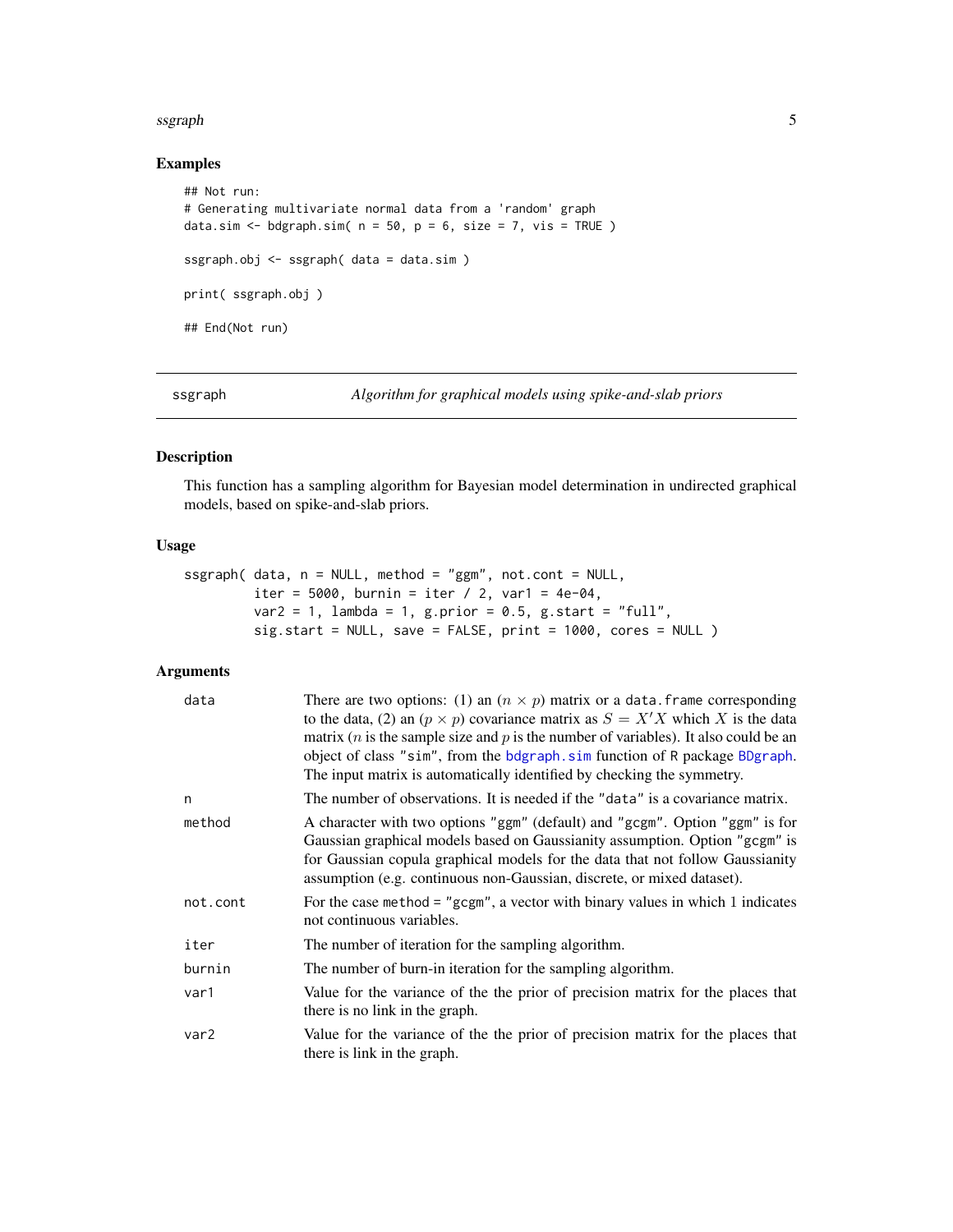<span id="page-5-0"></span>

| lambda    | Value for the parameter of diagonal element of the prior of precision matrix.                                                                                                                                                                                                                                                                                                                                                               |
|-----------|---------------------------------------------------------------------------------------------------------------------------------------------------------------------------------------------------------------------------------------------------------------------------------------------------------------------------------------------------------------------------------------------------------------------------------------------|
| g.prior   | For determining the prior distribution of each edge in the graph. There are two<br>options: a single value between $0$ and $1$ (e.g. $0.5$ as a noninformative prior) or<br>an $(p \times p)$ matrix with elements between 0 and 1.                                                                                                                                                                                                         |
| g.start   | Corresponds to a starting point of the graph. It could be an $(p \times p)$ matrix,<br>"empty" (default), or "full". Option "empty" means the initial graph is an<br>empty graph and "full" means a full graph. It also could be an object with<br>S3 class "ssgraph" of package ssgraph or "bdgraph" of package BDgraph;<br>this option can be used to run the sampling algorithm from the last objects of<br>previous run (see examples). |
| sig.start | Corresponds to a starting point of the covariance matrix. It must be positive<br>definite matrix.                                                                                                                                                                                                                                                                                                                                           |
| save      | Logical: if FALSE (default), the adjacency matrices are NOT saved. If TRUE,<br>the adjacency matrices after burn-in are saved.                                                                                                                                                                                                                                                                                                              |
| print     | Value to see the number of iteration for the MCMC algorithm.                                                                                                                                                                                                                                                                                                                                                                                |
| cores     | The number of cores to use for parallel execution. The default is to use 2 CPU<br>cores of the computer. The case cores="all" means all CPU cores to use for<br>parallel execution.                                                                                                                                                                                                                                                         |

## Value

An object with S3 class "ssgraph" is returned:

| p_links       | An upper triangular matrix which corresponds the estimated posterior probabil-<br>ities of all possible links.                                                                       |
|---------------|--------------------------------------------------------------------------------------------------------------------------------------------------------------------------------------|
| K_hat         | The posterior estimation of the precision matrix.                                                                                                                                    |
|               | For the case "save $=$ TRUE" is also returned:                                                                                                                                       |
| sample_graphs | A vector of strings which includes the adjacency matrices of visited graphs after<br>burn-in.                                                                                        |
| graph_weights | A vector which includes the counted numbers of visited graphs after burn-in.                                                                                                         |
| all_graphs    | A vector which includes the identity of the adjacency matrices for all iterations<br>after burn-in. It is needed for monitoring the convergence of the MCMC sam-<br>pling algorithm. |
| all_weights   | A vector which includes the waiting times for all iterations after burn-in. It is<br>needed for monitoring the convergence of the MCMC sampling algorithm.                           |

## Author(s)

Reza Mohammadi <a.mohammadi@uva.nl>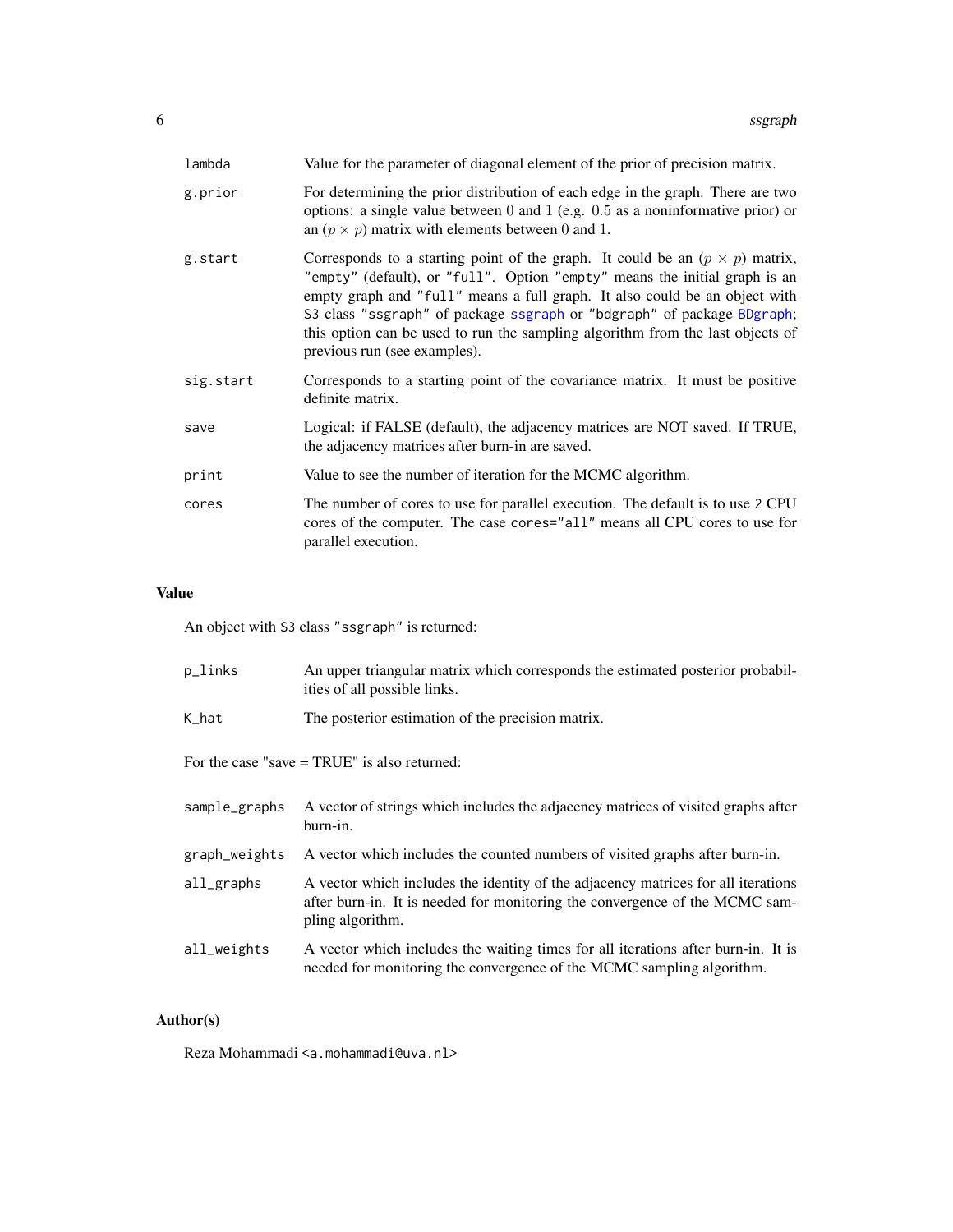#### <span id="page-6-0"></span>References

Wang, H. (2015). Scaling it up: Stochastic search structure learning in graphical models, *Bayesian Analysis*, 10(2):351-377

George, E. I. and McCulloch, R. E. (1993). Variable selection via Gibbs sampling. *Journal of the American Statistical Association*, 88(423):881-889

Griffin, J. E. and Brown, P. J. (2010) Inference with normal-gamma prior distributions in regression problems. *Bayesian Analysis*, 5(1):171-188

Mohammadi, A. et al (2017). Bayesian modelling of Dupuytren disease by using Gaussian copula graphical models, *Journal of the Royal Statistical Society: Series C*, 66(3):629-645

Mohammadi, R. and Wit, E. C. (2019). **BDgraph**: An R Package for Bayesian Structure Learning in Graphical Models, *Journal of Statistical Software*, 89(3):1-30

Mohammadi, A. and Wit, E. C. (2015). Bayesian Structure Learning in Sparse Gaussian Graphical Models, *Bayesian Analysis*, 10(1):109-138

#### See Also

[bdgraph](#page-0-0), [bdgraph.mpl](#page-0-0), [summary.ssgraph](#page-6-1), [compare](#page-0-0)

## Examples

```
# Generating multivariate normal data from a 'random' graph
data.sim <- bdgraph.sim(n = 80, p = 7, prob = 0.5, vis = TRUE)
# Running algorithm based on GGMs
ssgraph.obj <- ssgraph( data = data.sim, iter = 1000 )
summary( ssgraph.obj )
# To compare the result with true graph
compare( data.sim, ssgraph.obj, main = c( "Target", "ssgraph" ), vis = TRUE )
## Not run:
# Running algorithm with starting points from previous run
ssgraph.obj2 <- ssgraph( data = data.sim, iter=5000, g.start = ssgraph.obj )
compare( data.sim, ssgraph.obj, ssgraph.obj2, vis = TRUE,
        main = c( "Target", "Frist run", "Second run" ) )
## End(Not run)
```
<span id="page-6-1"></span>summary.ssgraph *Summary function for* S3 *class* "ssgraph"

## **Description**

Provides a summary of the results for function [ssgraph](#page-4-1).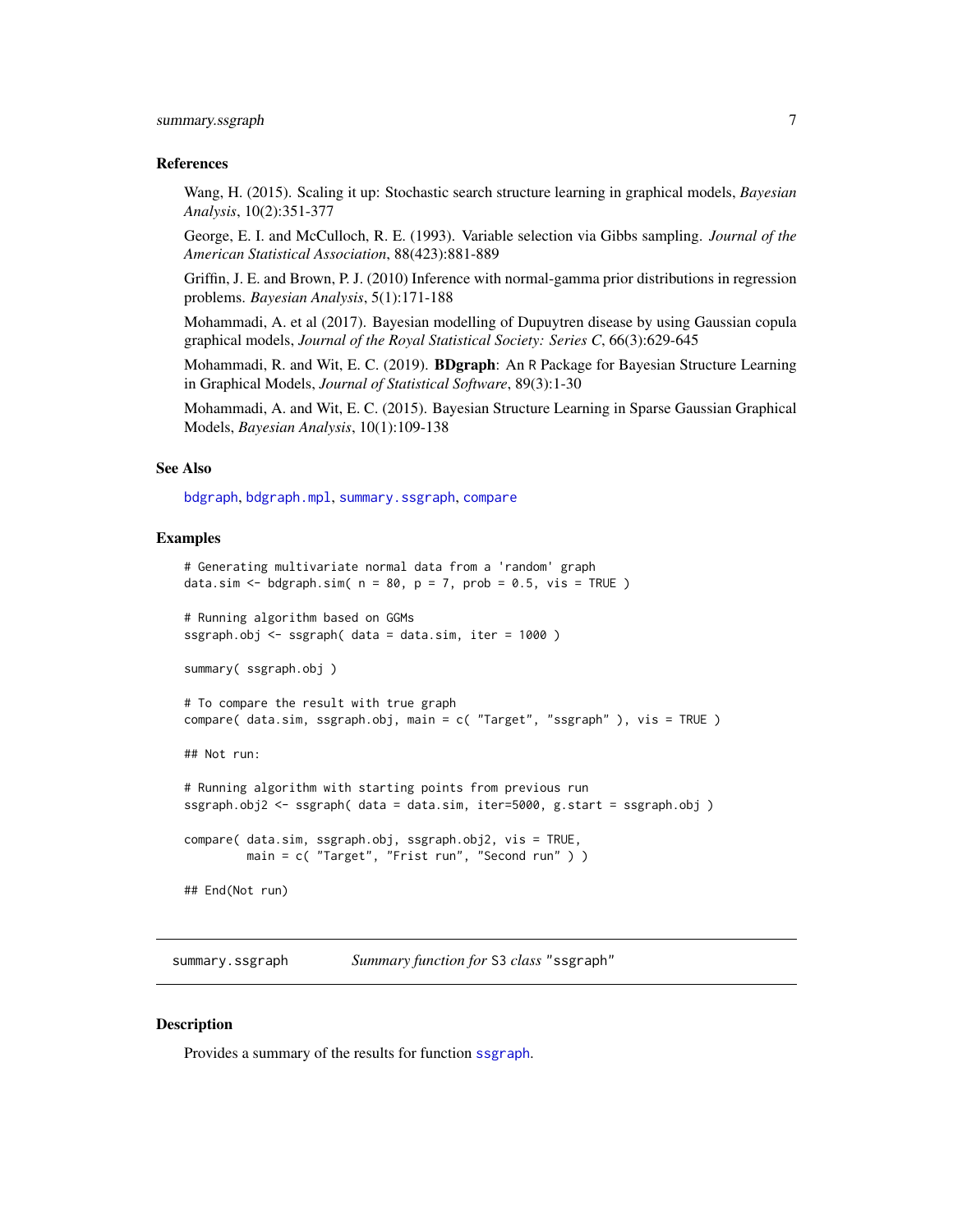#### <span id="page-7-0"></span>Usage

```
## S3 method for class 'ssgraph'
summary( object, round = 2, vis = TRUE, ... )
```
#### Arguments

| object                  | An object of S3 class "ssgraph", from function ssgraph.                           |
|-------------------------|-----------------------------------------------------------------------------------|
| round                   | A value for rounding all probabilities to the specified number of decimal places. |
| vis                     | Visualize the results.                                                            |
| $\cdot$ $\cdot$ $\cdot$ | System reserved (no specific usage).                                              |

#### Value

| selected_g | The adjacency matrix corresponding to the selected graph which has the highest<br>posterior probability. |
|------------|----------------------------------------------------------------------------------------------------------|
| p_links    | An upper triangular matrix corresponding to the posterior probabilities of all<br>possible links.        |
| K_hat      | The estimated precision matrix.                                                                          |

#### Author(s)

Reza Mohammadi <a.mohammadi@uva.nl>

## References

Mohammadi, R. and Wit, E. C. (2019). BDgraph: An R Package for Bayesian Structure Learning in Graphical Models, *Journal of Statistical Software*, 89(3):1-30

Mohammadi, A. and Wit, E. C. (2015). Bayesian Structure Learning in Sparse Gaussian Graphical Models, *Bayesian Analysis*, 10(1):109-138

Mohammadi, A. et al (2017). Bayesian modelling of Dupuytren disease by using Gaussian copula graphical models, *Journal of the Royal Statistical Society: Series C*, 66(3):629-645

#### See Also

[ssgraph](#page-4-1)

#### Examples

```
## Not run:
# Generating multivariate normal data from a 'random' graph
data.sim <- bdgraph.sim(n = 50, p = 6, size = 7, vis = TRUE)
ssgraph.obj <- ssgraph( data = data.sim, save = TRUE )
summary( ssgraph.obj )
## End(Not run)
```